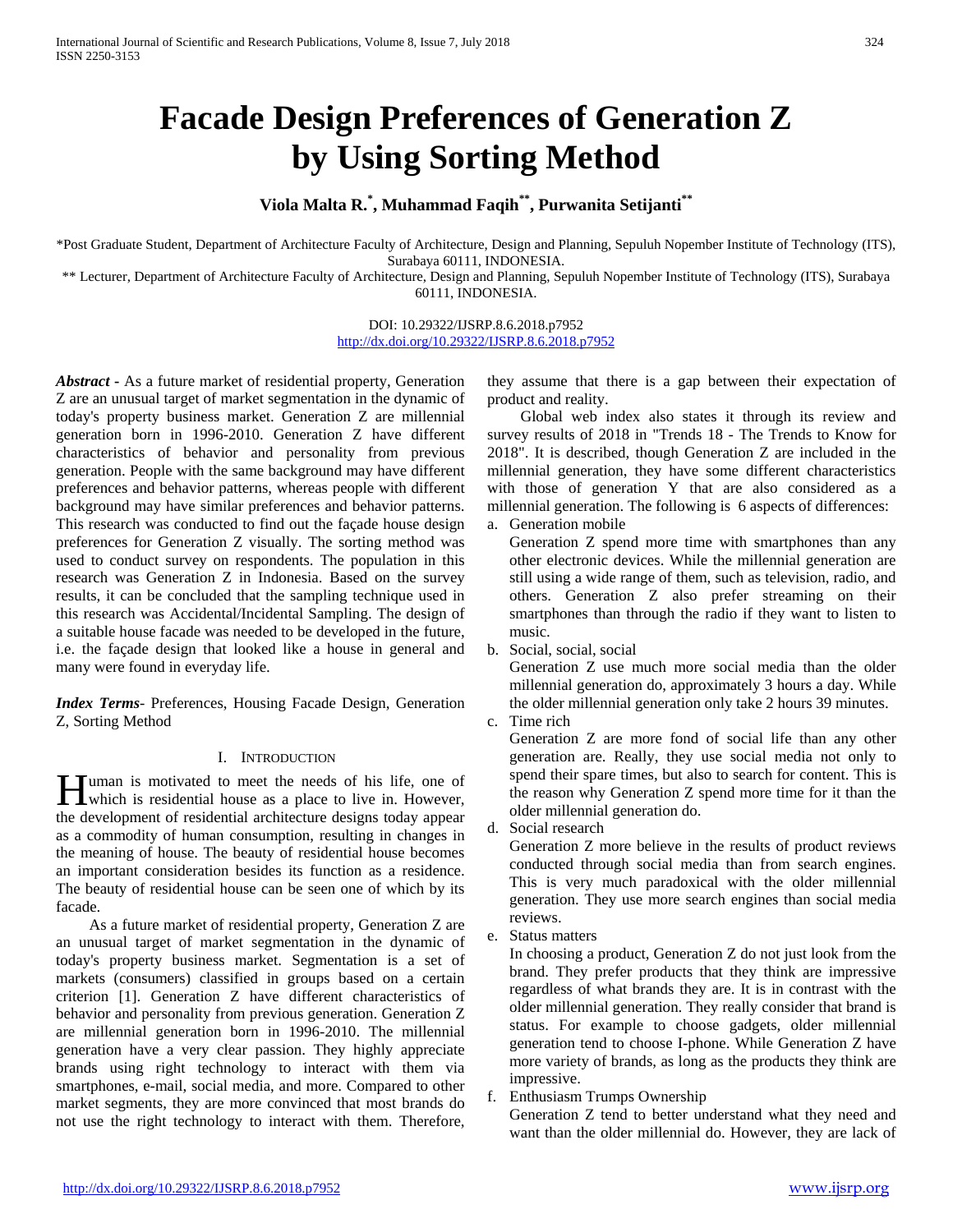effort and enthusiasm to get them. They tend to prefer something that is promos, discounts, and others. Unlike the older millennial generation who are better able to buy premium goods and they are considered to be more prosperous than Generation Z.

In a study on environmental behavior, there is a 'filter' generated from what so-called 'cohort effect', i.e. the similarity between group of individual because for example they are born on a certain time (in the same generation).[2] They are starting from Traditionalist Generation, Baby Boomer, to Generation X, Y, Z. Therefore, further research and analysis are needed. People with the same background may have different preferences and behavior patterns, whereas people with different background may have similar preferences and behavior patterns.[3] Consumer preferences can be measured with a measurement model that analyses relationship between product knowledge owned by the consumer and the attitude of the product according to the characteristics and attributes of the products[4]. Consumer preferences are defined as the likes or dislikes by a person for the product (goods or services). People's preferences show person's fondness for various product choices[5].

This research was conducted to find out the façade house design preferences for Generation Z visually. By knowing these preferences, this research was expected to be a guide to property business that can provide suitable residential property product and can be absorbed by Generation Z market in the future. The sorting method was used to conduct survey on respondents. According to Nielsen (1995), this method was used to help design or evaluate information by making respondents organize or sequence the topics into categories that had previously been labeled respectively. This method used tools like cards, either actual cards, paper pieces, and even used sorting software.

### II. RESEARCH ELABORATIONS

Architecture is the sciences and arts of established environment. Architecture can influence the way a person feels, helps (accommodates) what is done everyday, and also influence a person's habits of doing something. Furthermore, architecture is part of the art of life.[7] An architecture is considered to be successful when it is able to give expression of the life that inhabits it because one's feelings can be influenced by an architectural form.

House is one form of architecture that becomes one of the basic needs of human life. The Hierarchy of Needs Theory can be used to determine the level of human needs for his house. From the theory, it can be seen that if the most basic needs are fulfilled, people will increasingly strive to meet other needs.[8]



The first level is physiological or basic needs. This is the most important need, such as food to eat, air for breathing, space to move, and the need to rest or sleep. In the context of the need for space, human requires the space to rest.

The second level is the need for safety (safety needs). When the basic needs are met, they increase to the need for security. In the dwelling, for example, human needs for a safe house. These can be accommodated through simple houses.

The third level is the need to be loved and belonging (love / belonging needs). At this level, a house is considered as a means to represent social needs. The house serves as a means of interacting and doing social activities, because human wants other human beings.

The fourth level is the need to be rewarded (esteem needs). In terms of the dwelling, human assumes that the existence of a house can improve self-image of the owner. This happens because human requires rewards for himself, such as selfconfidence, success, competition, and independence.

The last or fifth level is self-actualization. It is the peak of human needs. After meeting all the needs, then human needs a means for self-actualization. House can be one of them as realization, reflection, or status symbol of someone to represent self expression. Possessing the first house is included in the needs of levels 2 and 3, which can increase to level 4, depending on individual. As for upper-middle-level economic consumers, houses are of level 4 and level 5. These needs are influenced by lifestyles which are defined as the way of life they followed, including social rules and characteristics setting. In this case, behavioral factors have an effect on preferences.

In general, to get actual knowledge about the design preferences of Generation Z house facades, this study focused on the theory of preferences within the scope of environmental behavior studies. This theory was used to analyze the level of customer satisfaction of a product. Every consumer aimed at maximizing the level of satisfaction obtained from a certain amount of money he spent.[9] For this purpose, each consumer unit was considered to be able to rank all of the existing commodities. In other words, each consumer unit had to be able to determine the order of preference of the existing commodities.

Consumer preferences were defined as like or dislike by a person for the product (goods or services). Consumer preferences indicated one's fondness from a wide selection of the existing products.[5] To find consumer preferences, it would be easier if the manufacturer knew the market segmentation of the products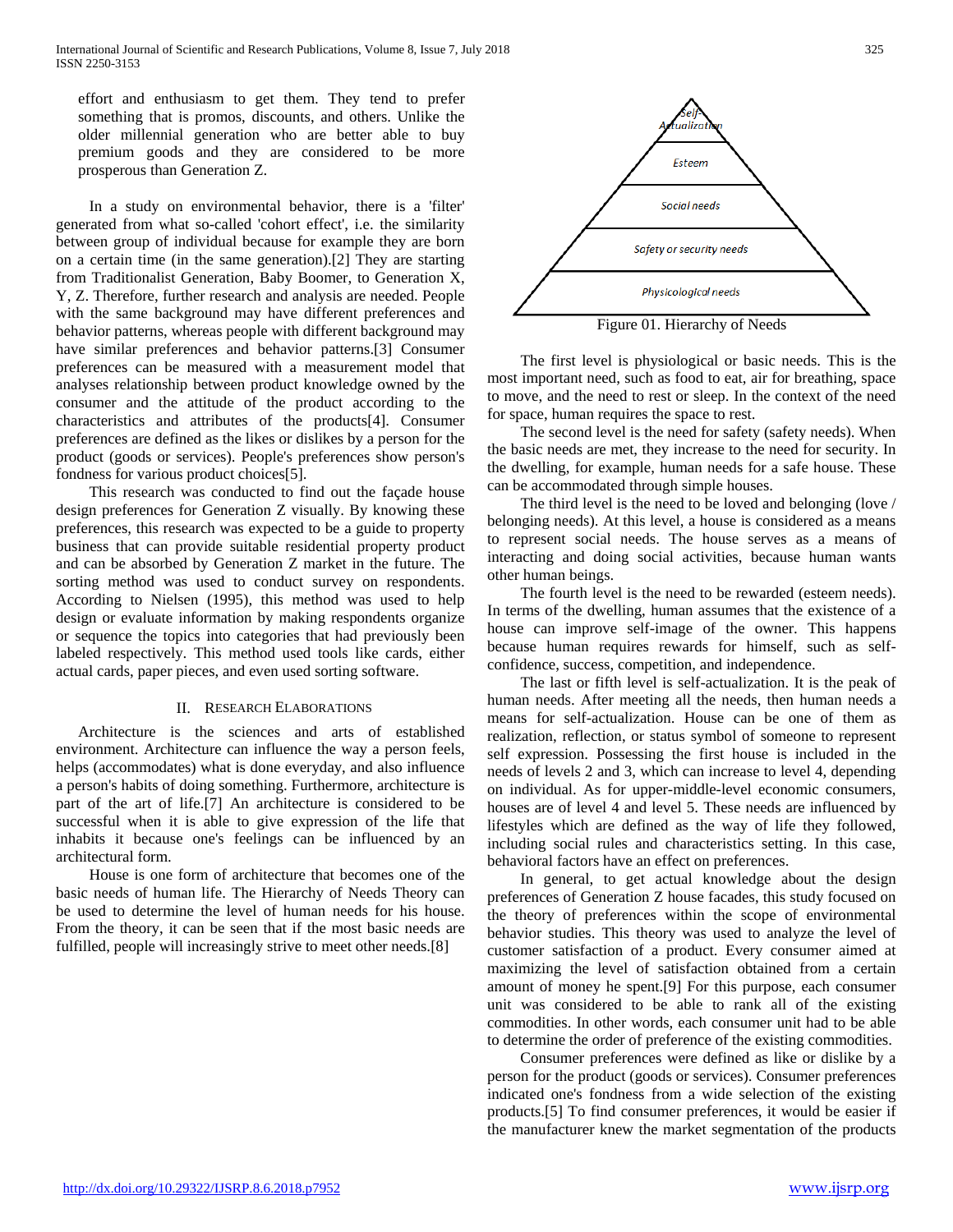it offered. Segmentation was a set of markets (consumers) classified in groups based on a certain criterion.[1] The consumer segmentation referred to in this research was Generation Z. What so-called Generation Z was millennial generation born in 1996 - 2010. Generation Z was chosen as the object of research because there were studies and articles saying that millennial generation (including Generation Z) were threatened to have house in the future.

In identifying market segments, three stages of procedure could be performed, namely:

a. Survey Stage

At this stage interviews were conducted to target market segments to gain an understanding of attitudes, motivations, and consumer behavior. Interviews could be in the form of questionnaires, in which the data of collected questionnaires could be used as information on the required attributes.

b. Stage Analysis

At this stage, data containing highly correlated variables were discarded, then group analysis was performed to produce the maximum number of different segments.

c. Formation Stage

At this stage a group was formed based on different attitudes, behaviors, demographics, psychological, psychographics, and media patterns. From the dominant characters found in the group, a profile name was given to the segmented group.

In the market segmentation procurement, division was divided by the following categories:

- a. Market Segmentation based on Geography.
- b. Market Segmentation based on Demographics.
- c. Market Segmentation based on Psychographics.
- d. Market Segmentation based on Sociocultural.
- e. Market Segmentation based on extreme relationships. It was associated with loyalty to manufacturers and brands.
- f. Segmentation based on usage situation.
- g. Segmentation based on benefits.
- h. Hybrid segmentation. This segment was formed based on a combination of several segment variables that made up a single segment.
- i. Market Segmentation based on Behavior. Segmentation was grouped based on buyer's knowledge, attitude, use, or reaction to a product.

By knowing the intended market segmentation, the producers would be easier to know the preferences of consumers because they had been grouped homogeneously by certain criteria, in this case was Generation Z. This aspect of research was related to Generation Z preference and the design of suitable residential facades developed in the future.

The survey method used the sorting method. This method was used to help design or evaluate information by making respondents set or sequence the topic into categories that had previously been labeled respectively. The results of the research would be examined quantitatively to find the residential facade design that was in accordance with the Generation Z preference. Furthermore, qualitative analysis was conducted by interviewing several respondents to get complete information.

The population in this research was Generation Z in Indonesia. Within the next 10 years (in 2027) when the demographic bonus was predicted to occur, the age of the population ranged from 25 to 29 years and was possible to have a private dwelling. However, this study did not take Generation Z across Indonesia, but only those who were currently studying in senior high schools or equivalent in Surabaya. The sampling technique used in this research was Accidental / Incidental Sampling. This technique was included in the category of nonprobability sampling, which did not provide equal opportunities for each element or member of the population to be selected as a sample.[10] Therefore, criteria were needed to determine the appropriate sample. They were:

- a. Aged between 15 19 years.
- b. Being in senior high school or equivalent in Surabaya.

## III. RESULT AND FINDINGS

To observe Generation Z residential preference visually, questionnaire surveys and sorting method were applied. Respondents were asked to sequence 5 (five) images of the house facade from the most preferred to the least favored. The drawings were chosen based on the representation of house facade design styles commonly seen by Indonesian people.



Figure 02. The houses' facade for questionnaire

The following were general overview of the design images of the house façade:

- a. Figure A represents a house with a classic style.
- b. Figure B represents a house with asymmetrical force.
- c. Figure C represents a house with a modern-traditional style.
- d. Figure D represents a modern full-style house.
- e. Figure E represents a minimalist style house.

After sorting and quantitative analysis of the survey results were undertaken, respondents mostly liked the Figures of E (33%), A (25%), and C (25%) as the first choice (33%). As for the fifth option (least liked), respondents chose D (55%) and B (29%) respectively. Hence, respondents preferred a house that looked like a house in general and it could be found in their everyday lives. What they used to see was recorded in their memories and experiences that became a habit. When the way a person did something was really embedded in him, it became a habit and was called as 'common sense'. There was an individual 'filter' reflected in personal experience of living environment image, experience, something more memorable, and so on.[2]

Minimalist style, classical, and modern-traditional houses were currently the most popular in Indonesia. They were proved by the number of housing in Indonesia, which took these styles for house product design. While Figure D and B represented house images that tended to be uncommon and rarely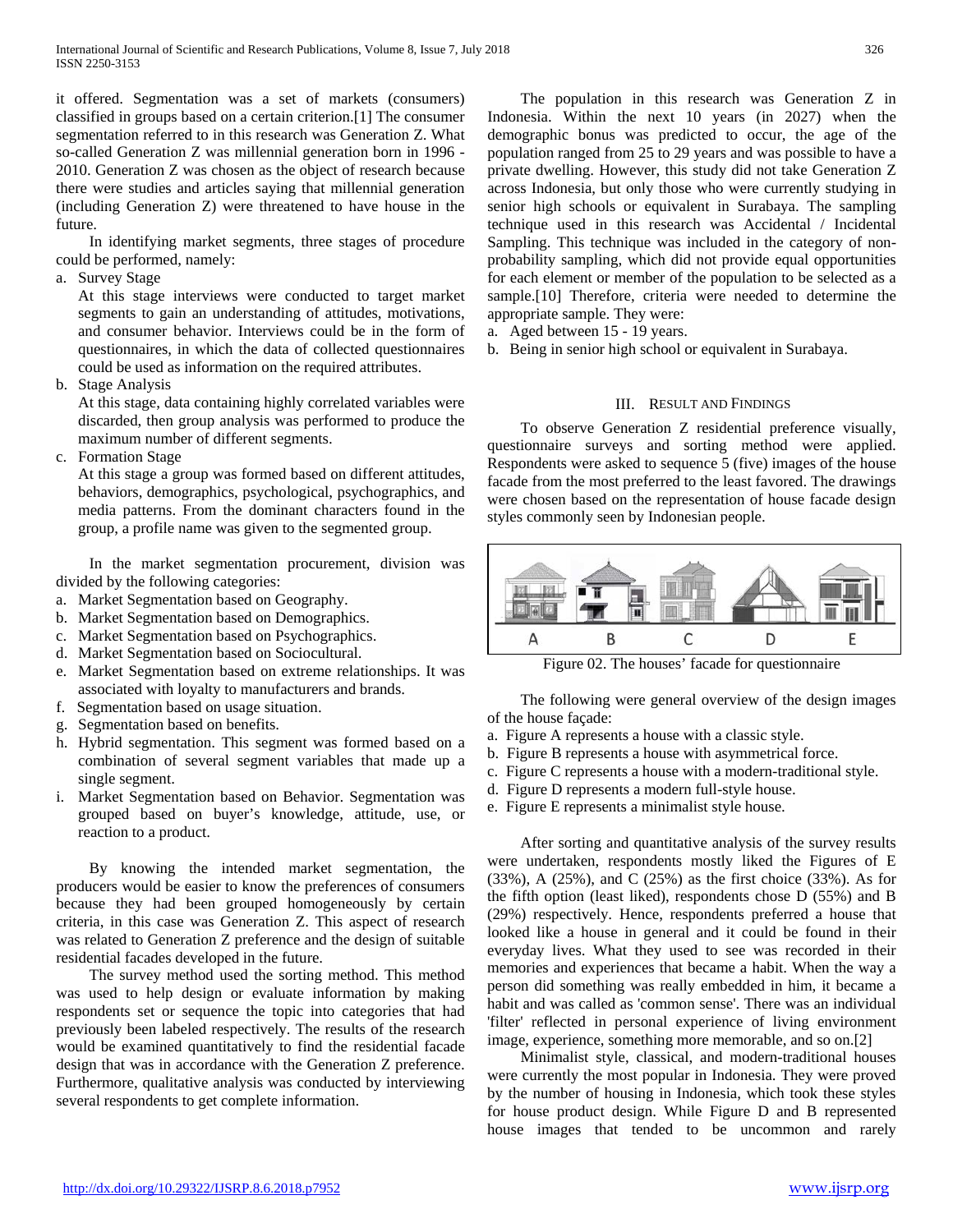encountered in Indonesia. Many respondents placed Figure D and B as their fifth (least preferred) option. What was interesting was that there were 12% of respondents chose Figure D as their first choice, even the percentage was bigger than the one who chose Figure B as their first choice (5%).



Figure 03. Respondents' First Choice



Figure 04. Respondents' Second Choice



Figure 05. Respondents' Third Choice



Figure 06. Respondents' Forth Choice



Figure 07. Respondents' Fifth Choice

This was because the behavior of Generation Z liked using technology for social activities and reviewing things through the virtual world and social media. Figure D was a unique and futuristic house representation that was loaded in cyberspace and social media. However, more respondents chose Figure A, C, and E. This proved that there were still more respondents who prioritized usual choices they saw and felt real.

This is in line with what Blakley, a special Generation Z consultant, said in his interview with Forbes Magazine. He said that the producers should have specific strategies to deal with Generation Z consumer, one of which was 'relatability'. Generation Z demanded something original, real, and close to their daily lives. In fact, it also appeared from their choices of who promoted a product. They were more confident in the existing product reviews in social media because the use of products was more real than ads which were too superior to the product. That's why endorsement phenomena, influencers, and so forth arose even popularity could beat the 'ordinary' celebrities in promoting the product. By definition, Lifestyle Expert type influencers were the first real people, while celebrities were the second. Based on the nature of their media and content, Lifestyle Expert category was one of the most reliable and relatable brand ambassadors because they actually used the products they reviewed / promoted in their daily lives.

Architecture was relatively complex with many fields involved in it. It was not only related to engineering, but also related to experience, tradition, and precedent.[7] This was in line with qualitative analysis results of interviews with some respondents to get the selection reasons of the sequence of their sorting method results of 5 drawings of the house. Respondents said that they liked the drawing of house facades A, C, and E because they looked comfortable and what they were for them. This is because they felt that the house looked like house in general. They preferred the traditional minimalist, classical, and modern style house that were often encountered in their everyday lives. Hence, their impressions were more comfortable than the modern and futuristic houses. They were considered too unique and strange, so that less reflected the comfort for the dwelling.

In addition, respondents acknowledged that the house facade drawings of B and D looked unique, unusual, and had an extreme design. However, they felt that they were not a 'home'. For them, the design of such a facade was more suitable to be applied to offices or other properties that required more creativity for the façade design. Hence, it could be seen that experiences and precedents could influence them in choosing the façade design of the house they liked.